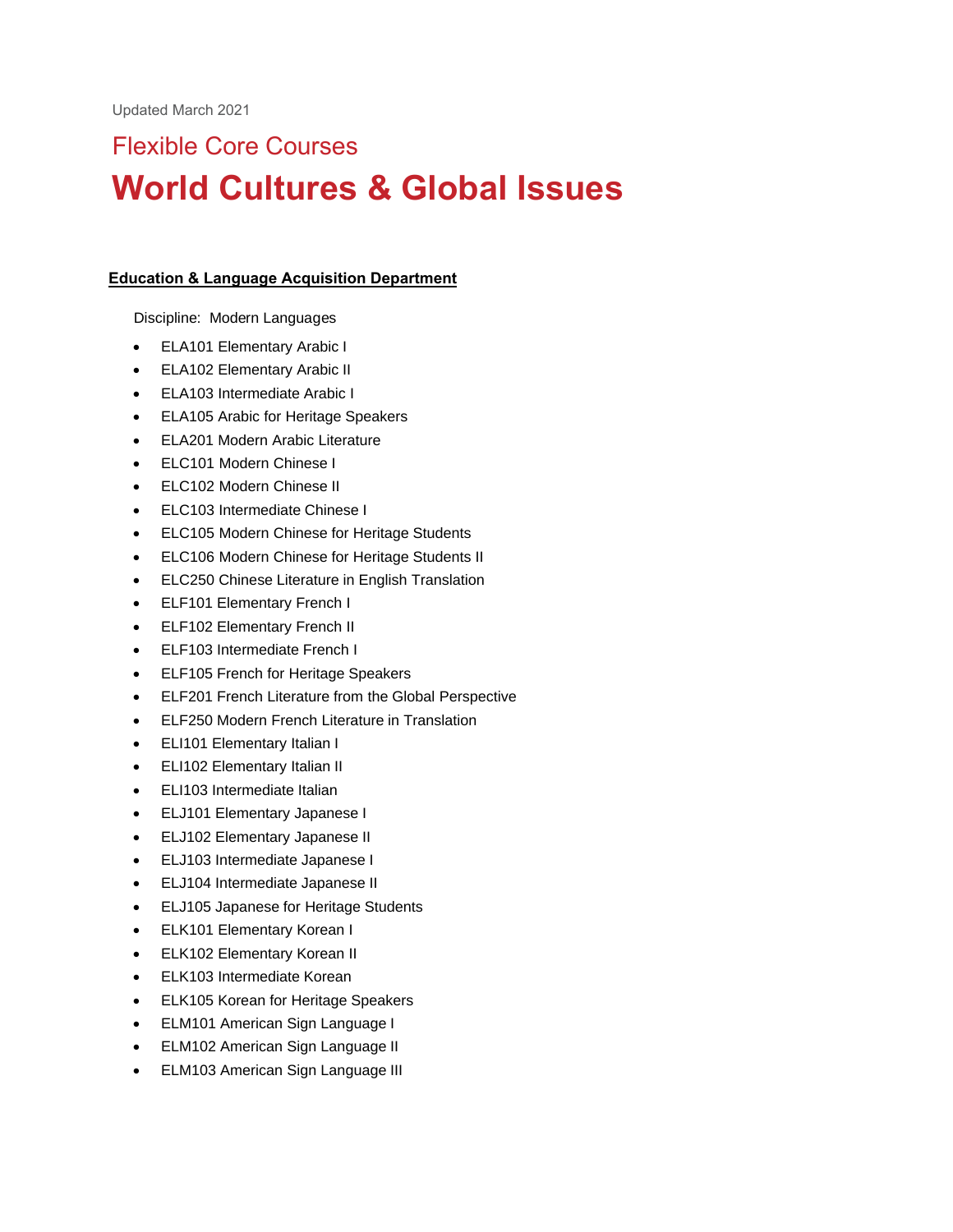- ELM104 American Sign Language IV
- ELP101 Elementary Polish I
- ELP102 Elementary Polish II
- ELP103 Intermediate Polish I
- ELP105 Polish for Heritage Speakers
- ELP201 Modern Polish Literature
- ELR101 Elementary Russian I
- ELR102 Elementary Russian II
- ELR250 20<sup>th</sup> Century Russian Literature in Translation
- ELS101 Elementary Spanish I
- ELS102 Elementary Spanish II
- ELS103 Intermediate Spanish
- ELS104 Intermediate Spanish II
- ELS105 Spanish for Heritage Speakers I
- ELS106 Spanish for Heritage Speakers II
- ELS204 Latin American Civilizations
- ELS209 Spanish and Grammar Usage
- ELT 101 Elementary Tibetan I
- ELT 102 Elementary Tibetan II
- ELT105 Tibetan for Heritage Speakers
- ELU-105 Uzbek for Heritage Speakers
- ELV105 Bengali for Heritage Speakers
- ELY-105 Haitian Creole for Heritage Speakers
- ELZ101 Elementary Portuguese I
- ELZ102 Elementary Portuguese II

Discipline: Communication Skills

• CSE 150 The Evolution of Reading Experience

Discipline: Language and Literature

- EIS215 Language Issues in a Global World
- EIS-216 International Schooling in Global Contexts
- ELA201 Modern Arabic Literature
- ELC201 Modern Chinese Literature
- ELC203 Classic Chinese Literature
- ELC250 Chinese Literature in English Translation
- ELF201 French Literature from a Global Perspective
- ELF250 Modern French Literature in Translation
- ELP201 Modern Polish Literature
- ELR250 20<sup>th</sup> Century Russian Literature in Translation
- ELS204 Latin American Civilizations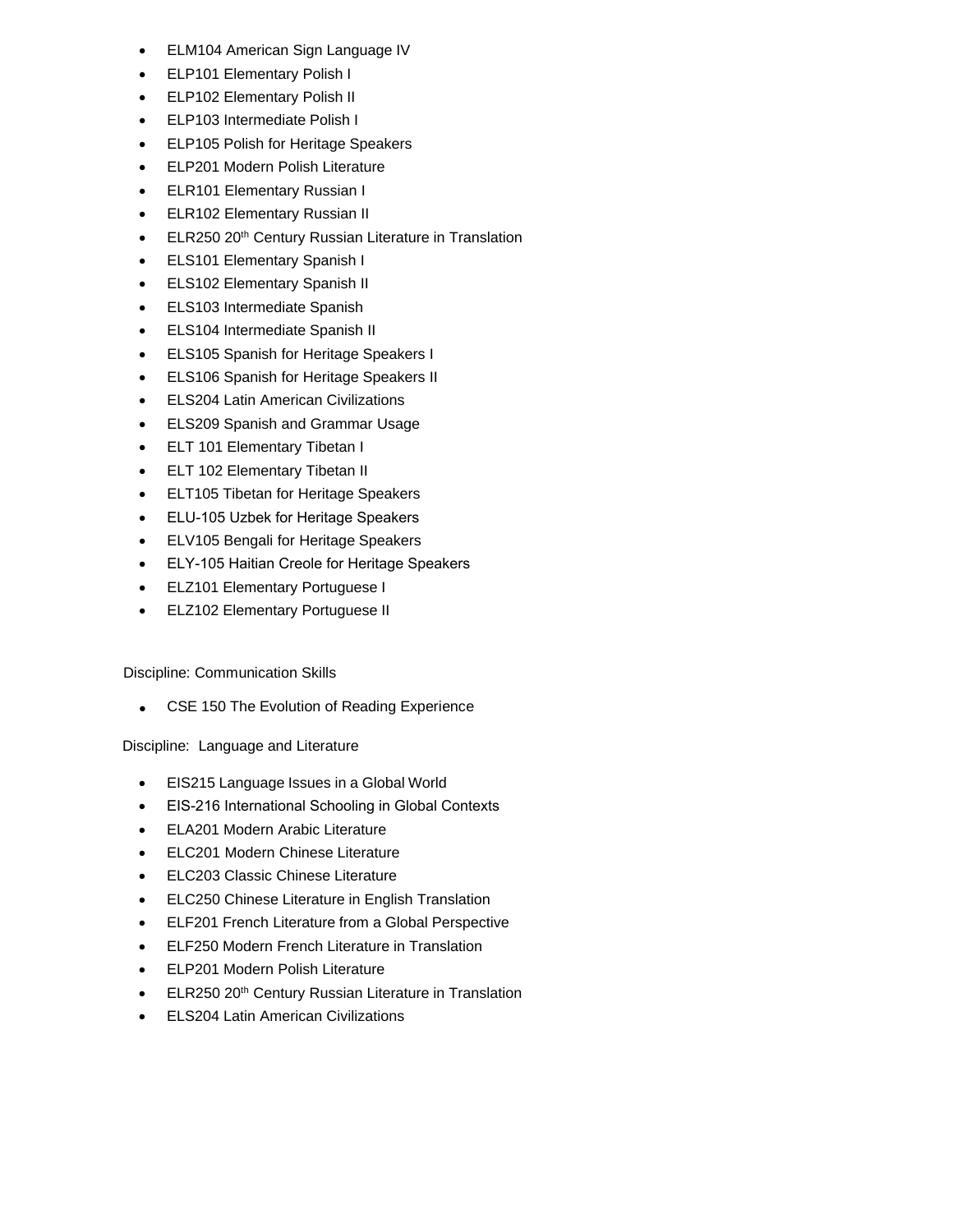## English Department

Discipline: Literary Studies

- ENG205 The Bible as Literature
- ENG250 The Short Story
- ENG266 Shakespeare
- ENG270 Introduction to Poetry
- ENG290 British Literature I
- ENG294 Classical Literature

### **Health Science Department**

Discipline: Health

• SCN194 HIV/Aids Science & Society\*

### Humanities Department

Discipline: Fine Arts

- HUA215 Art of the Renaissance in Italy
- HUN192 Art and Society\*

### Discipline: Media Studies

• HUC150 Art of Film

### Discipline: Music

- HUM107 Music of Latin America
- HUM109 World Music

Discipline: Philosophy

- HUP105 Philosophy of Religion
- HUP115 Ethical Leadership in the Global Economy
- HUP116 Latin American Philosophy
- HUP117 Medieval Renaissance Philosophy
- HUP118 African Philosophy
- HUP121 Eastern Philosophical Traditions

### Discipline: Theater

- HUT210 Theatre: Pre-History to the Renaissance
- HUT211 Theatre: Renaissance to Modern Times

### **Liberal Arts**

Discipline: Gender and Sexuality Studies

• LIB-201 Transnational Feminism